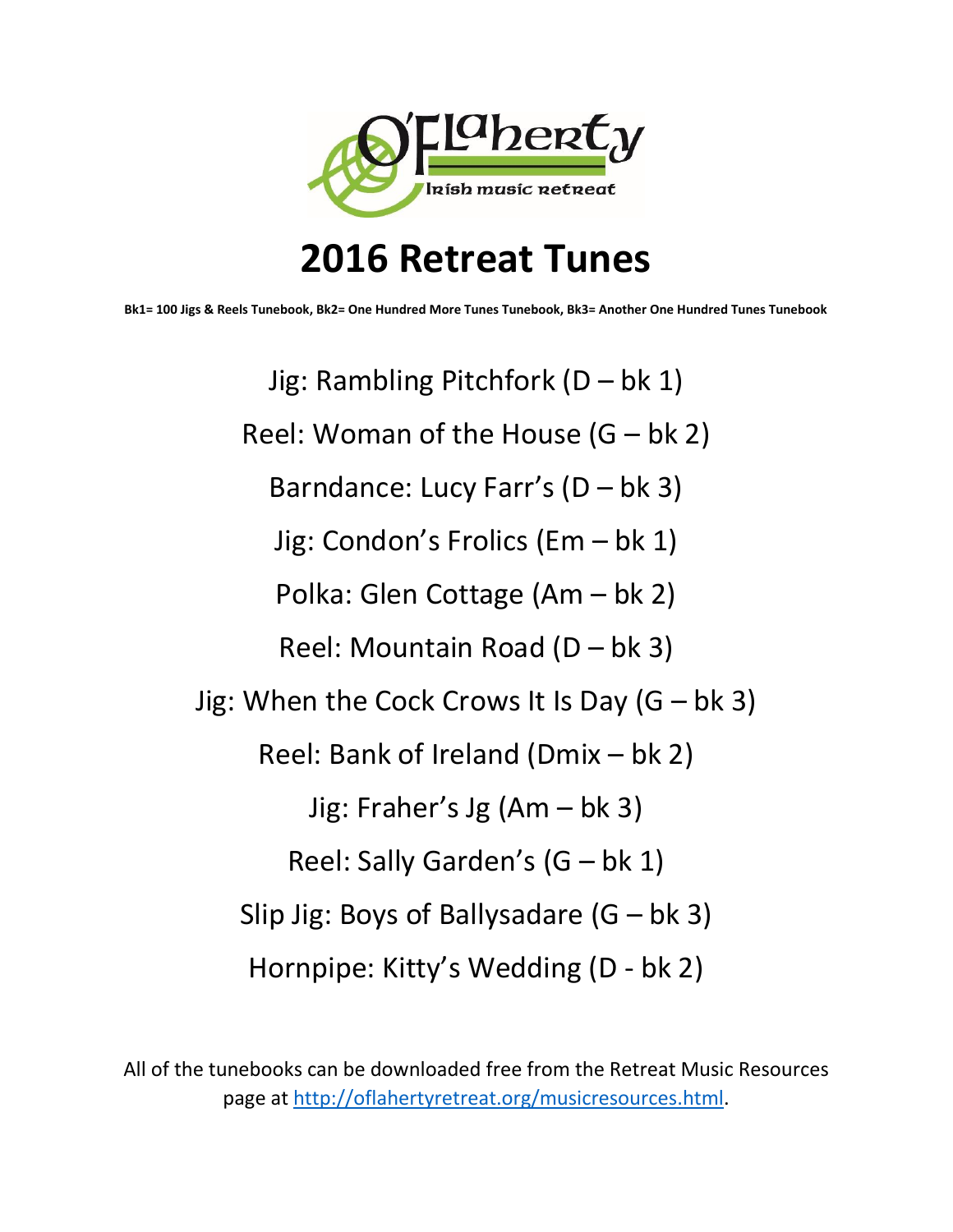Condon's Frolics

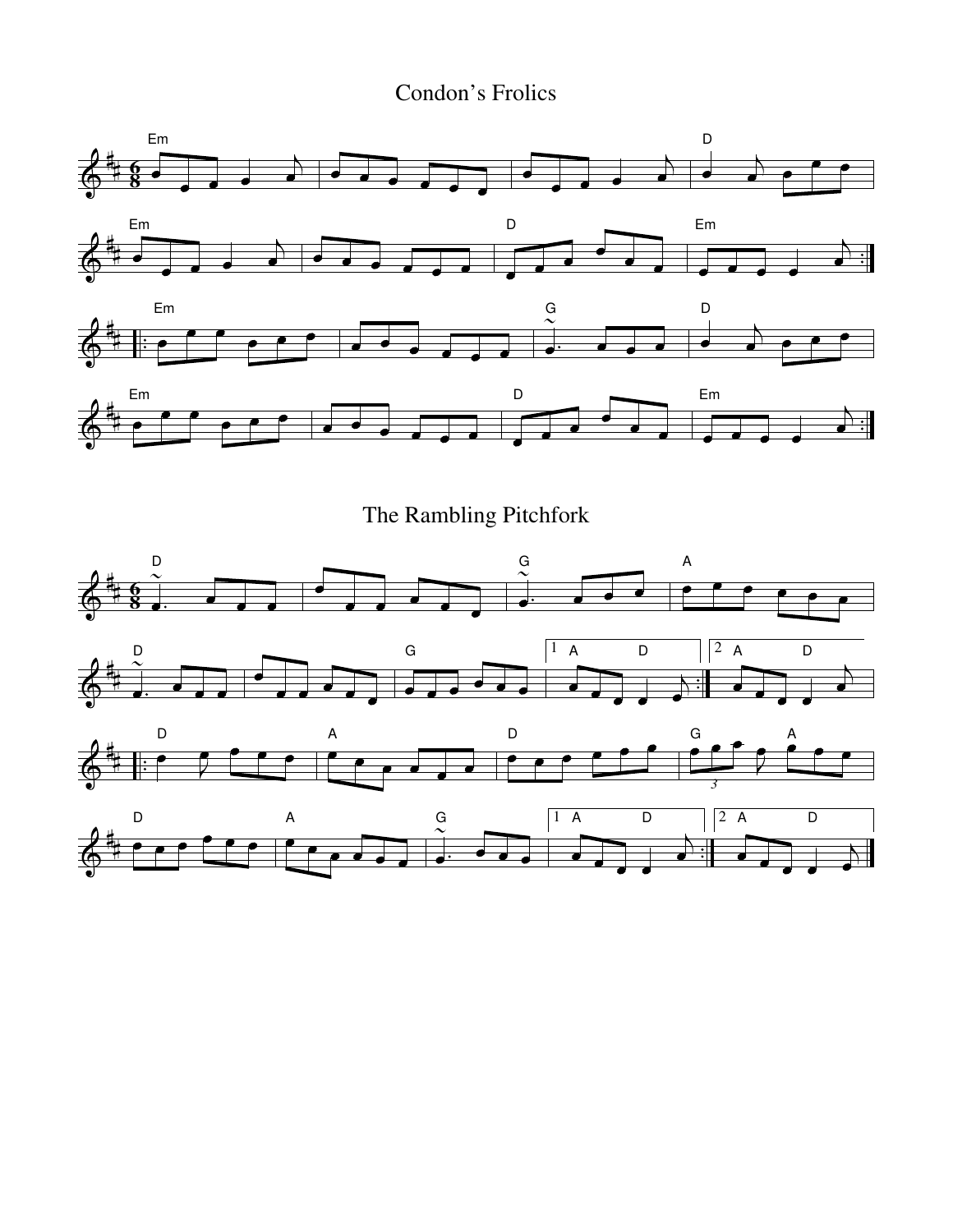# The Sally Gardens





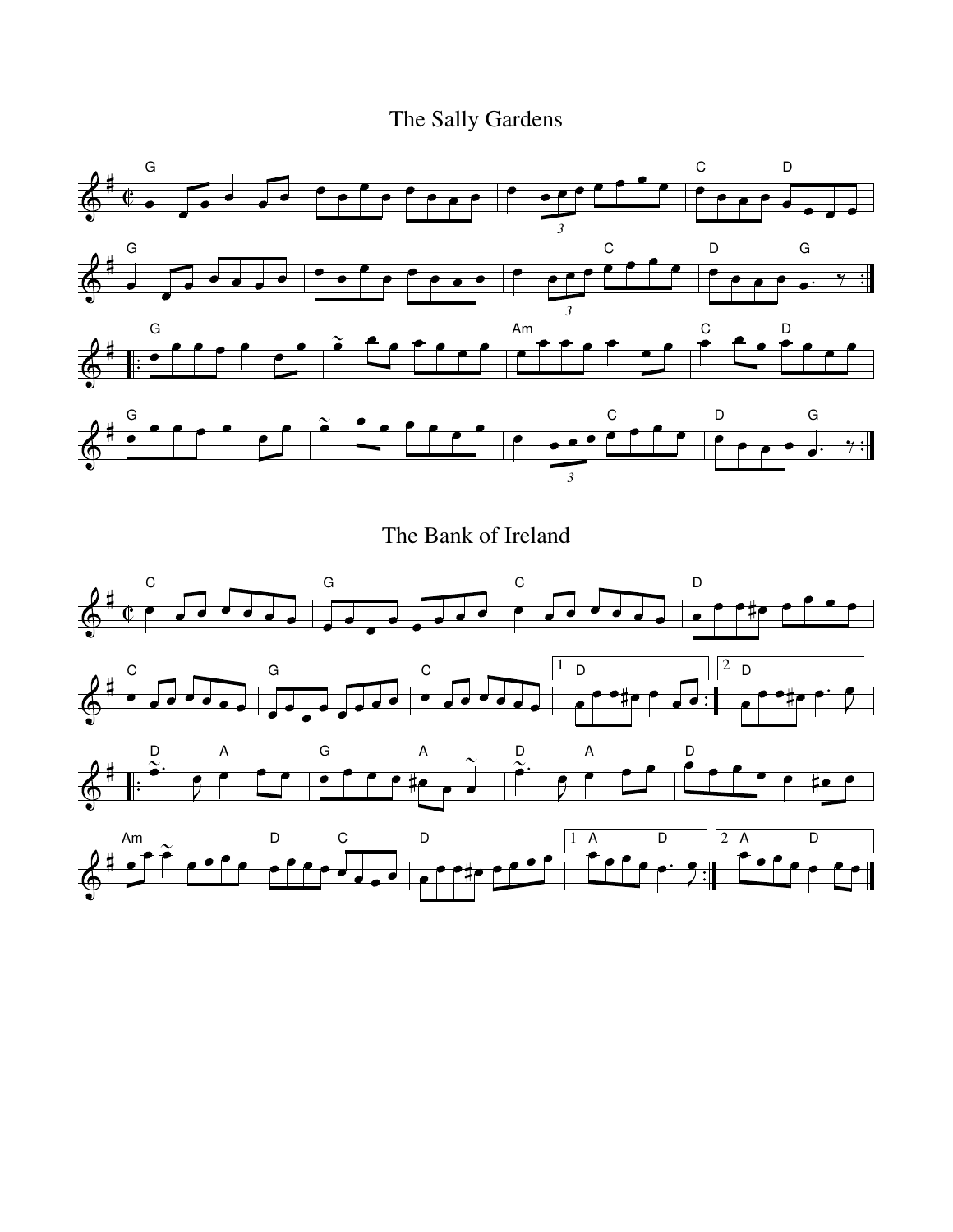### The Glen Cottage



Kitty's Wedding











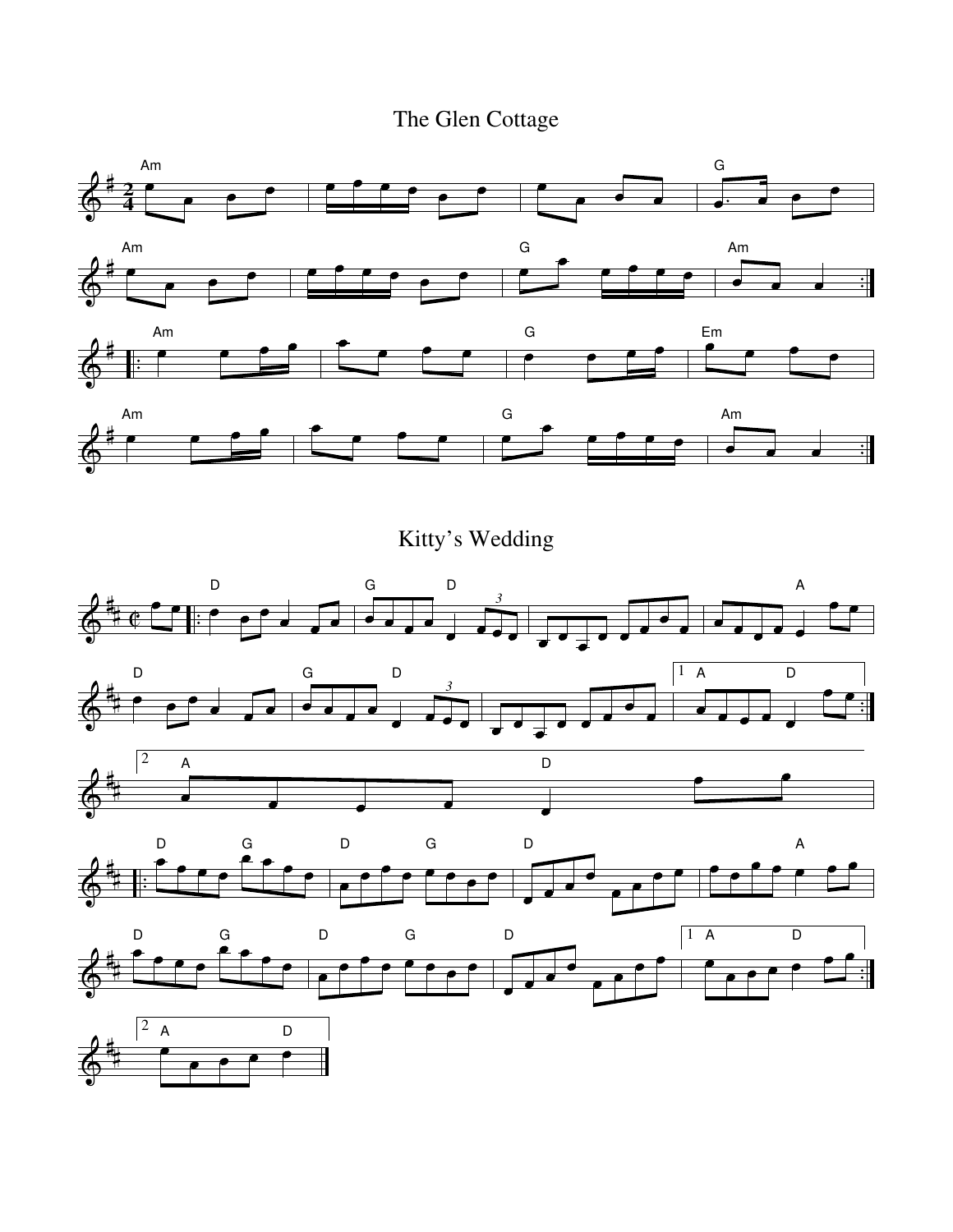#### The Woman of the House



The Boys of Ballysadare







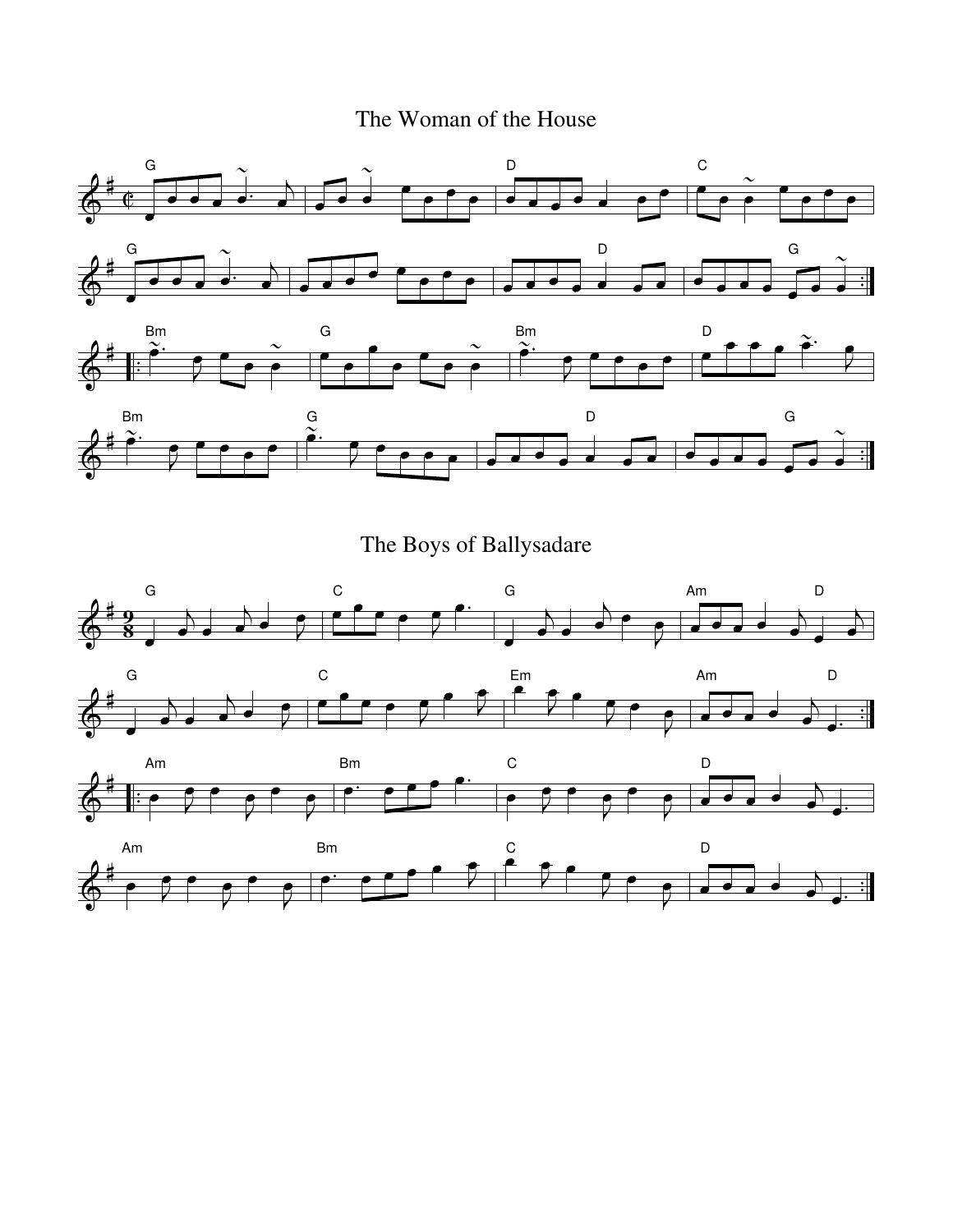Fraher's Jig







Lucy Farr's